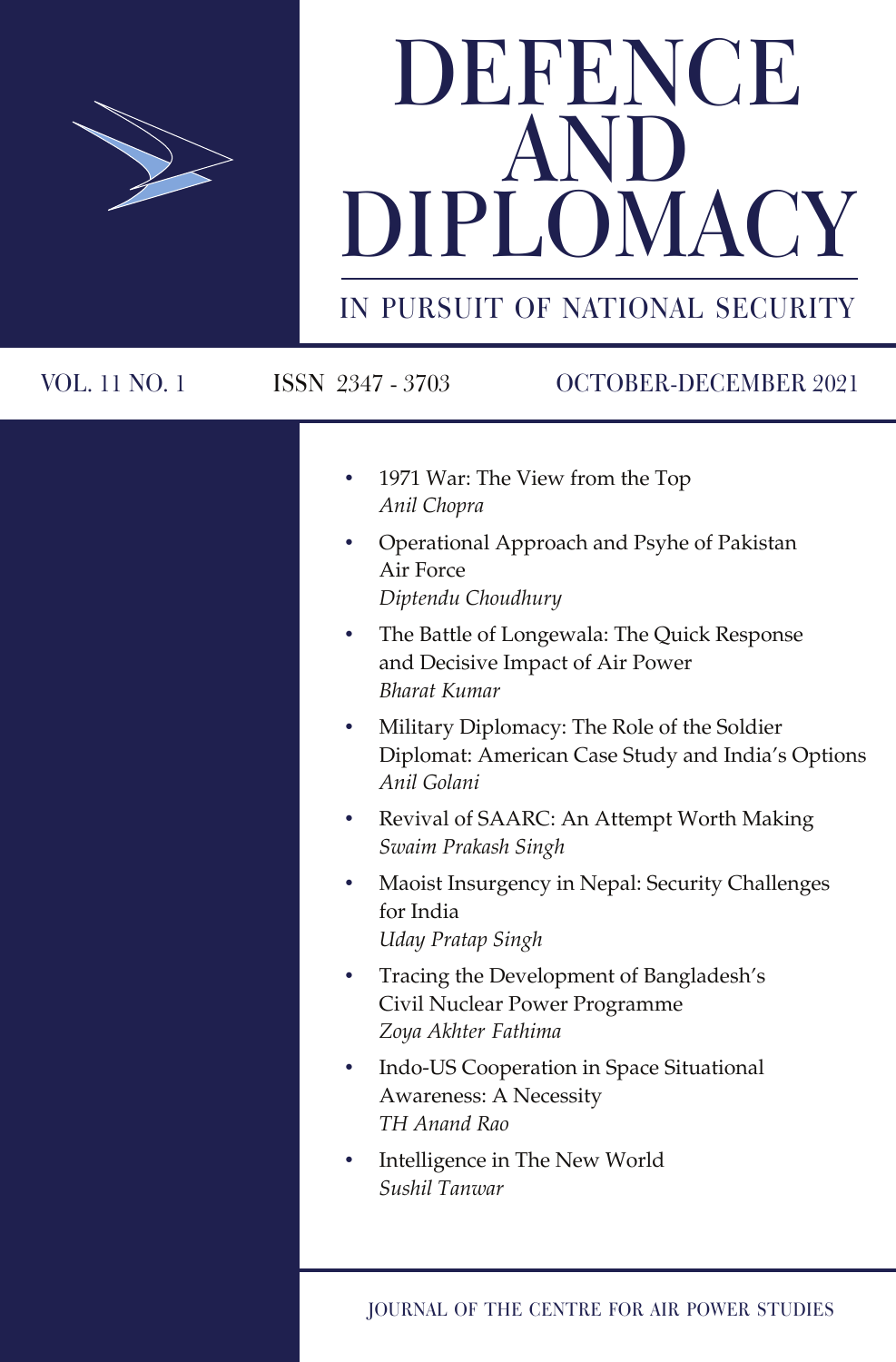## REVIVAL OF SAARC: AN ATTEMPT WORTH MAKING

#### **SWAIM PRAKASH SINGH**

The preceding months have kept the world media and people interested in international relations busy with the changing geopolitical landscape. The rapidly changing scenario arising out of the US pullout from Afghanistan, formation of a self-proclaimed government of internationally banned terrorists, new and sudden collaboration trilateral security pact between Australia, the UK and US known by the acronym (AUKUS) in the Indo-Pacific and meeting between the top leadership of Quadrilateral Security Dialogue (QUAD) is an indication of diplomacy as a complex subject in itself. In September 2021 Pakistan PM Imran Khan Niazi delivered the talk at the United Nations General Assembly (UNGA)—(more) as a spokesperson for the Taliban and once again misused the international platform. Amidst all these strategic events, the repetitive failures of the South Asian Association for Regional Cooperation (SAARC) proceedings have not found much attention anywhere.

#### **FOREIGN MINISTERS MEET**

A meeting of foreign ministers from the South Asian Association for Regional Cooperation countries, scheduled to be held in New York on the sidelines of the 76th UNGA, was cancelled as the member states

65 **Defence and Diplomacy** Journal Vol. 11 No. 1 2021 (October-December)

Wg Cdr **Swaim Prakash Singh** is Senior Fellow at the Centre for Air Power Studies, New Delhi.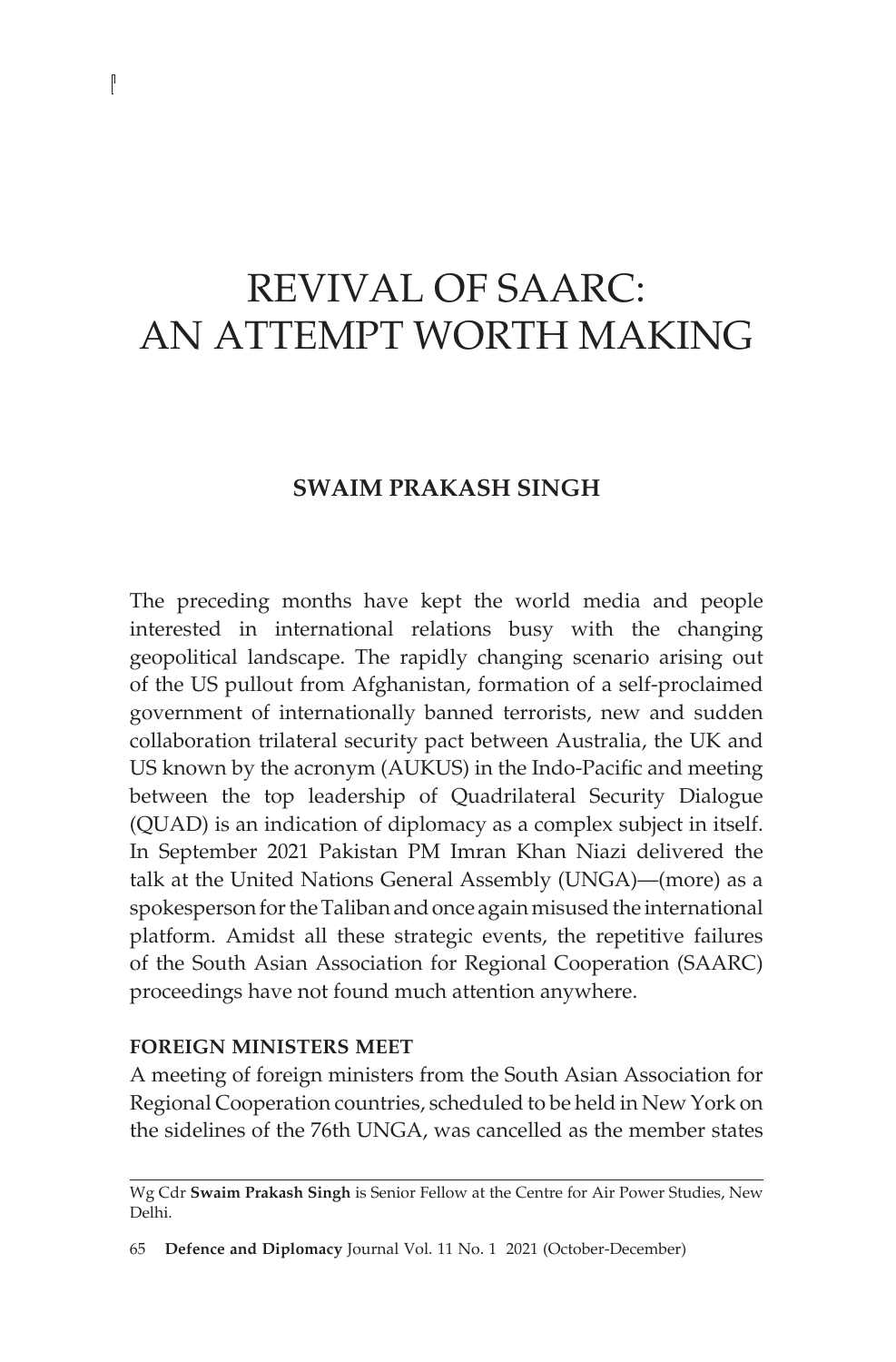were unable to agree upon the participation of Afghanistan with its unrecognised government. Pakistan rejected outright the proposal of participation of any official from the previous Ghani administration. A decision to keep an "empty chair" as a symbolic representation of Afghanistan was also objected to by Pakistan, which insisted that the Taliban must be allowed to send its representative to the summit—a notion that all the other member states rejected in entirety.1

#### **SAARC FORMATION**

SAARC, since its inception in 1985 at Dhaka, has seen many ups and downs and has invariably been found wanting of its core objectives of contribution through mutual trust, cooperation and prosperity. That the heads of the member states could not meet together since 2014 is testimony to this fact. The lack of appreciation of one another's problems as per its charter, and organisational goal has only added to its woes. India has been accused of being hegemonic several times under the changing political landscape due to the internal politics of the region. Regional aspirations of smaller nations have also been the stumbling block in the progress of the SAARC. Though bilateral cooperation and mutual interests between the member states are being met through individual government-to-government association, regional collaboration and development are being affected substantially.

#### **CHINA'S INROADS INTO THE REGION**

China has made full efforts to make inroads into the Indo-Pacific. Almost every member state of SAARC has been tapped by China, thus making the association further weak and crumbling. China has successfully employed its philosophy of making the partner countries fall into its debt trap, thereby further strengthening its clutches. As stated in the Center for Global Development (CGD) report, "the Maldives is also one of eight countries at particular risk due to continued Chinese lending and can suffer from debt distress. China's engagement with the Maldives could result in a similar situation

<sup>1.</sup> "Explained: Why the SAARC meeting was cancelled", September 23, 2021, at https:// indianexpress.com/article/explained/why-was-the-saarc-meeting-cancelled-7527420/. Accessed on September 29, 2021.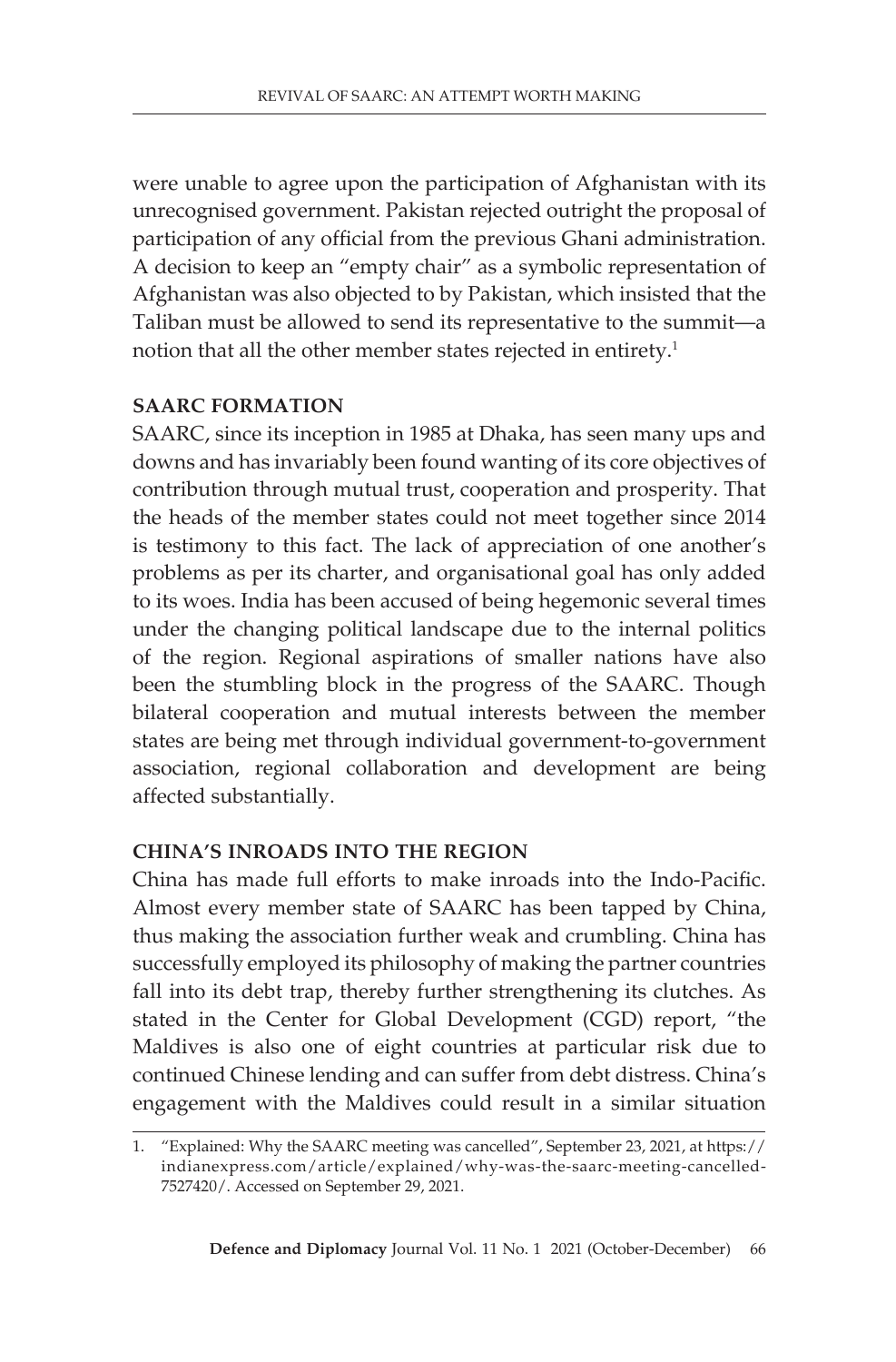where \$1.4 billion amounting to 78% of the country's external debt is owed to China."2

Another example is Sri Lanka, which took a loan from China to reconstruct its dilapidated infrastructure. But the country soon ran into economic woes and was constrained to hand over a significant portion of the Hambantota port in 2017 to pay back the loan. This modus operandi of China is well known to India and other global players. Similar concerns have been observed and raised in the case various African countries, sometimes naming China, sometimes not. The recent QUAD and AUKUS forum meets have also indicated containing China in the Indo-Pacific under the disguise of "*Free Indo-Pacific*"*.* However, through its prudent diplomatic and military build-up measures, India has successfully thwarted the intentionally created situations such as the recent conflict in Eastern Ladakh.

#### **INDIA'S NEIGHBOURHOOD POLICY**

One of the first and foremost agendas set by the NDA government for themselves after gaining mammoth support in the elections in 2014 was to harness the potential of our immediate neighbours and make our boundaries secure and sound. Prime Minister Narendra Modi has showcased the "Neighbourhood First" policy by visiting Bhutan as a first visit abroad. In accordance with its policy of "Neighbours First", the NDA Government invited Heads of State/ Government from South Asia for the swearing-in ceremony of the new government, in May 2014, which reassured our neighbours that India would continue to accord priority to relations with them.<sup>3</sup>

However, the sustenance of such policy has somewhat slowed down in the last seven years. India has gained massive 'showcasing with substance' for the outer world and has been recognised globally in almost all fora. However, in the bargain, probably the immediate neighbourhood has been lost. The only contended result of effective diplomacy is handling all issues with Bangladesh, including the

<sup>2.</sup> Shantnu Roy Chaudhury, "How China Is Expanding Global Influence via Debt Trap Diplomacy", at https://thewire.in/world/china-debt-trap-diplomacy-south-asiaeurope. Accessed on October 24, 2021.

<sup>3</sup> Ambassador V. P. Haran (Retd.), "Challenges in India's Neighbourhood Policy", at https://www.mea.gov.in/distinguished-lectures-detail.htm?674. Accessed on October 28, 2021.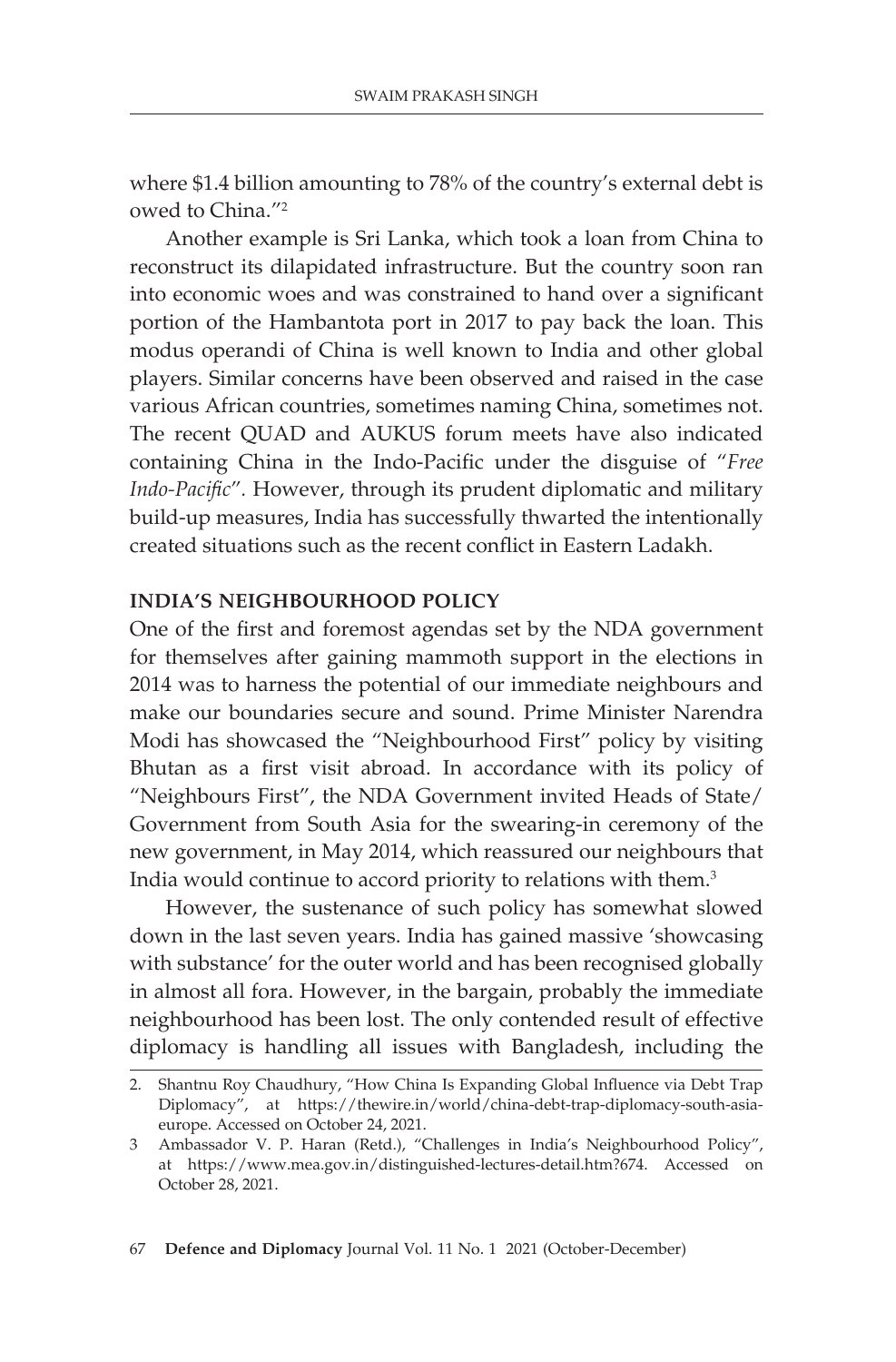long-pending exchange of enclaves. India is the largest democracy in the world by and an important country in Asia has got the arduous task of maintenance and sustenance of objectives of SAARC. It is time that the present government looked inwards and focused again on getting all our immediate neighbours together. India must call for a special session of SAARC in January 2022 for its revival. It will send a strong signal to all the member states and other countries who keep a special watch on all moves of India.

#### **SUCCESSIVE FAILURE OF SAARC**

SAARC forum has completed almost four decades of its inception since 1983. The last summit, which was the eighteenth of its kind, was held in Kathmandu in November 2014.

In 2016, India boycotted the Nineteenth SAARC Summit scheduled in Islamabad due to Pakistan's support to the terror attack at Uri, India. New Delhi was joined by the other five member nations citing similar concerns on terrorism. Nepal, being the chairperson, cancelled the summit and Pakistan was left alone, officially. Since then, nothing substantial has happened, and none of the member states have accrued any mutual benefit from the association as a whole. India has been engaging with all nations individually to progress development in the region. India has also been firm on its stand that Pakistan should stop propagating terrorism from its soil and stop cross-border terrorism. All member states have always stood by the Indian philosophy and commitment to fight against terrorism, as it was in the post-Pulwama attack and recently on the issue of Afghanistan.

The core objectives of SAARC as a regional group of nations have not been encouraging. A few core objectives of SAARC are to increase economic growth, promote social progress and cultural development, and improve the quality of life of people of South Asia by increasing economic cooperation and non-interference in the internal affairs of other nations. Each member state is progressing as an independent country in South Asia. However, they as a group have not been moving ahead as a regional power. Two of the most significant reasons are that Pakistan allows terror to grow and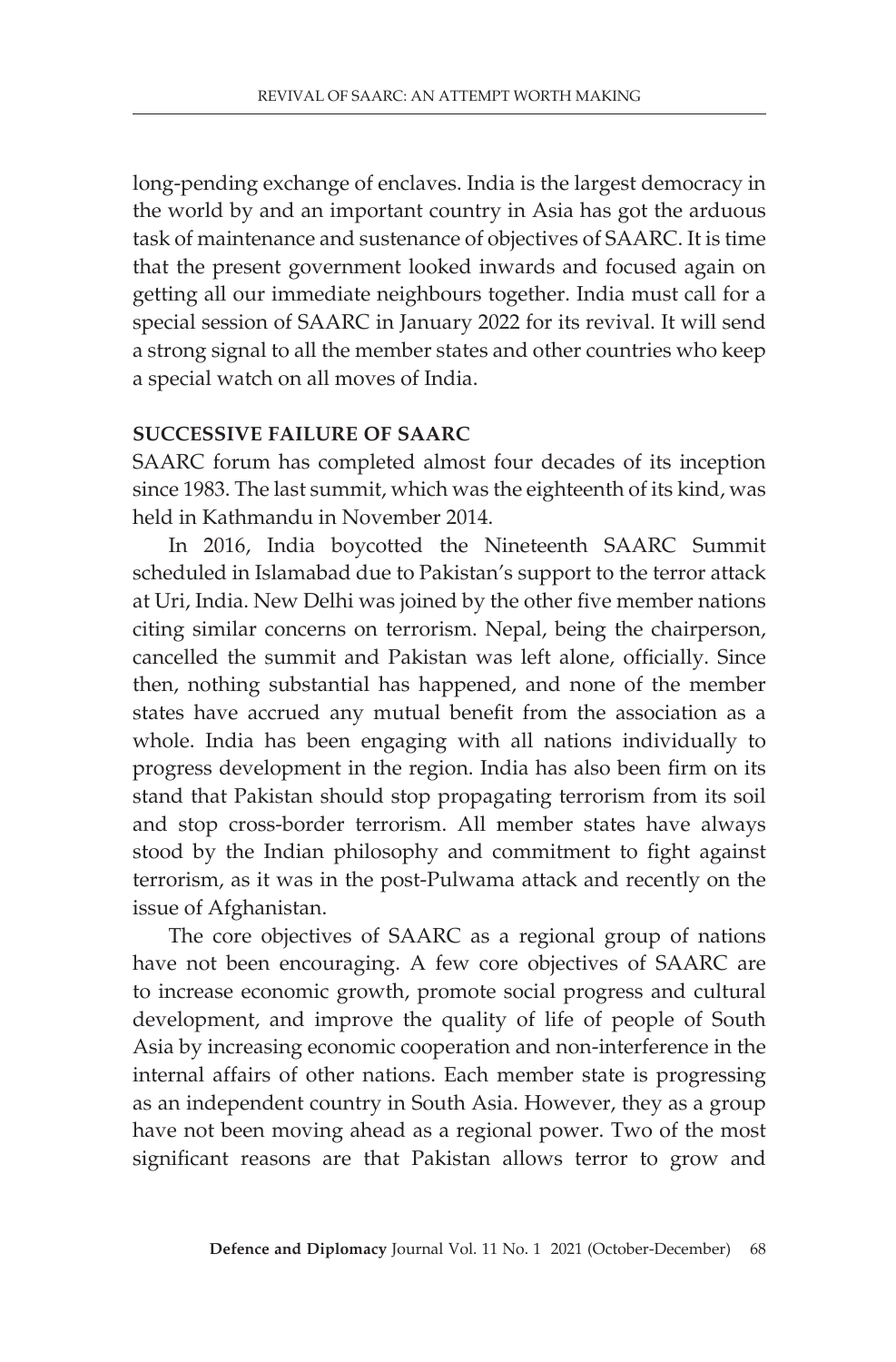propagate from its soil. Based on its economic and technological prowess, China wants to negotiate with smaller countries on a oneto-one basis. Therefore, smaller member states will have to take a call to be part of the regional development.

A cooperative trade transaction in the region was an essential ingredient for the formation of SAARC. However, today the SAARC trade stands at a meagre 5 per cent despite the South Asian Free Trade Agreement (SAFTA). The aspirations of intra-regional connectivity in the region have been adversely affected and yield no substantial dividends. Ironically, China—rather than a fellow member of SAARC—is the largest trade partner of many member states. As a result, SAARC has become a disaster that is considered incapable of executing its plans to meet regional interests. The fact that 400 million poor people live in the region, including its 30 per cent populace living below the povertyline, shows the prevailing adverse socioeconomic scenario in the region.4

Unfortunately, most of the SAARC member states have a relatively low ranking on the Human Development Index (HDI), which is an indication that member states are not progressing as a region against our core objectives of overall development. Bangladesh and Maldives are the only two countries that have shown a sudden development spark due to stable internal government and maintaining cordial relations with all more prominent countries, such as India and China in the region, and significant powers globally. These countries have started focusing on all-inclusive growth in terms of life expectancy, education, and real income, which are the primary constituents of achieving a higher HDI ranking. A lower HDI ranking reflects quite poorly on the overall growth and prosperity of the region. Bilateral tensions and mistrust create an unavoidable void for external powers to venture with ease into the dynamics of South Asian politics (see Table 1).

<sup>4.</sup> Jawad Falak, "Implacable Failures of the SAARC", June 21, 2017, at https://cscr.pk/ explore/themes/politics-governance/implacable-failures-of-the-saarc/. Accessed on September 29, 2021.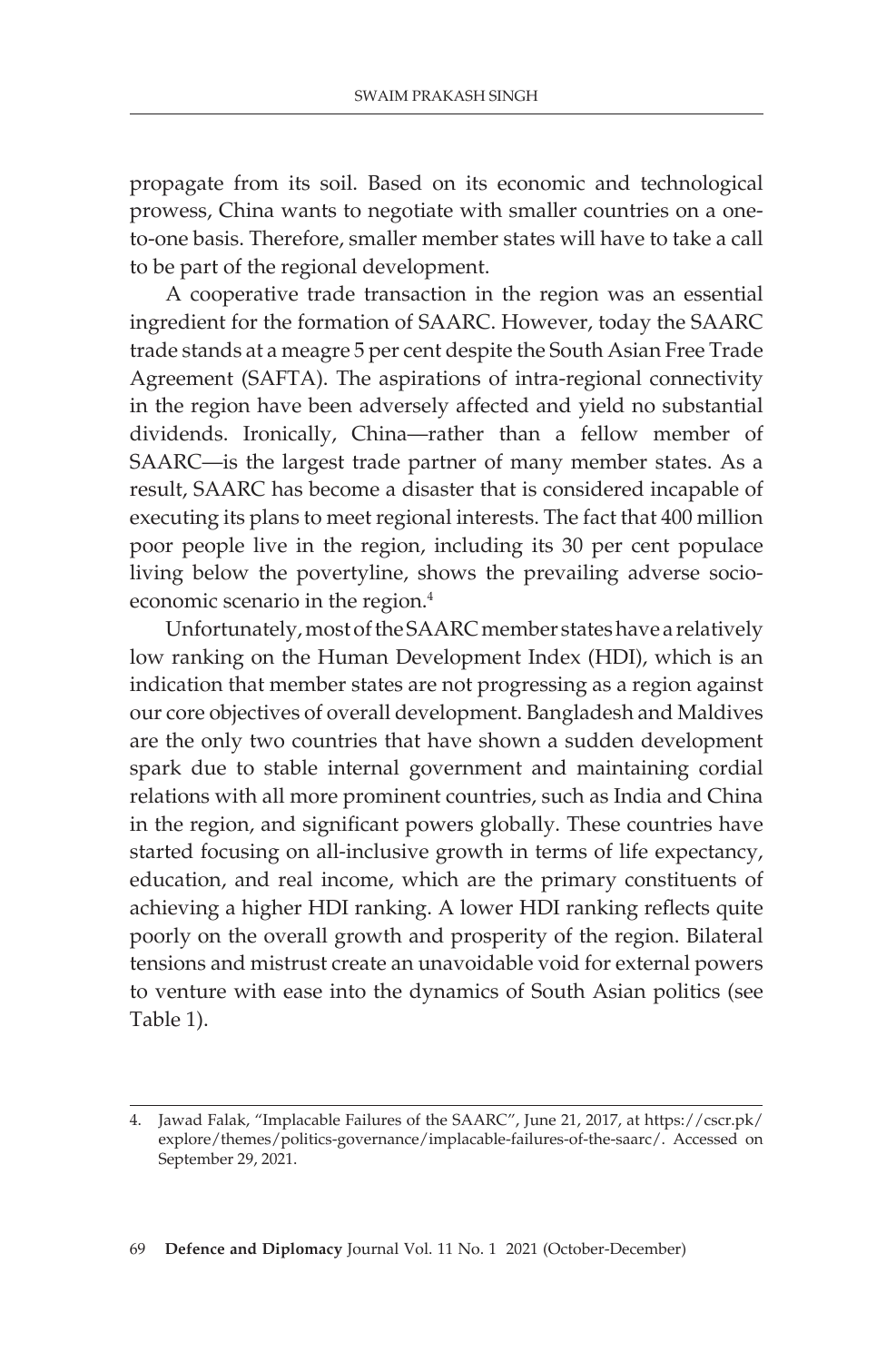|             | 2016 | 2020 | Change in | <b>Possible Reasons</b>       |  |
|-------------|------|------|-----------|-------------------------------|--|
|             |      |      | Ranking   |                               |  |
| India       | 130  | 131  | $-1$      |                               |  |
| Pakistan    | 147  | 154  | $-7$      | Terrorism                     |  |
| Sri Lanka   | 73   | 72   | $+1$      |                               |  |
| Maldives    | 104  | 96   | $+8$      | Positive ranking due to all-  |  |
| Bangladesh  | 142  | 133  | $+9$      | inclusive growth and          |  |
|             |      |      |           | Maintaining cordial relations |  |
|             |      |      |           | with neighbours               |  |
| Bhutan      | 132  | 129  | $+3$      |                               |  |
| Nepal       | 145  | 142  | $+3$      |                               |  |
| Afghanistan | 168  | 169  | $-1$      |                               |  |

**Table 1: Human Development Index of SAARC Country**

Source: Human Development Index Ranking of 2016 and 2020.

#### **WAY AHEAD**

#### **TEMPORARY SUSPENSION OF AFGHANISTAN**

The SAARC nations, pressured by Pakistan in 2005, settled to admit Afghanistan into the bloc with the prerequisite that it first hold impartial general elections, which it did in late 2005. Subsequently, Afghanistan became the eighth member state of SAARC in 2007. While India was the only South Asian country to recognise the Sovietbacked Democratic Republic of Afghanistan in the 1980s, its relations were adversely affected during the Afghan civil wars and the Islamist Taliban's rule in the 1990s.<sup>5</sup> India became the most significant regional provider of humanitarian and reconstruction aid in Afghanistan. India has undoubtedly emerged as a significant global and regional power and has always acted as a responsible nation following the principle of close cooperation. The Indian stance has been firm to contain its rival Pakistan for spreading Islamic terrorism in India through its favourite battleground of Kashmir.<sup>6</sup> Bilateral relations

<sup>5.</sup> Foreign Relations of India, Wikipedia, at https://en.wikipedia.org/wiki/Foreign\_ relations\_of\_India. Accessed on October 1, 2021.

<sup>6.</sup> National Institute of Diplomacy, at http://www.diplomacy.net.in/blog.html. Accessed on October 1, 2021.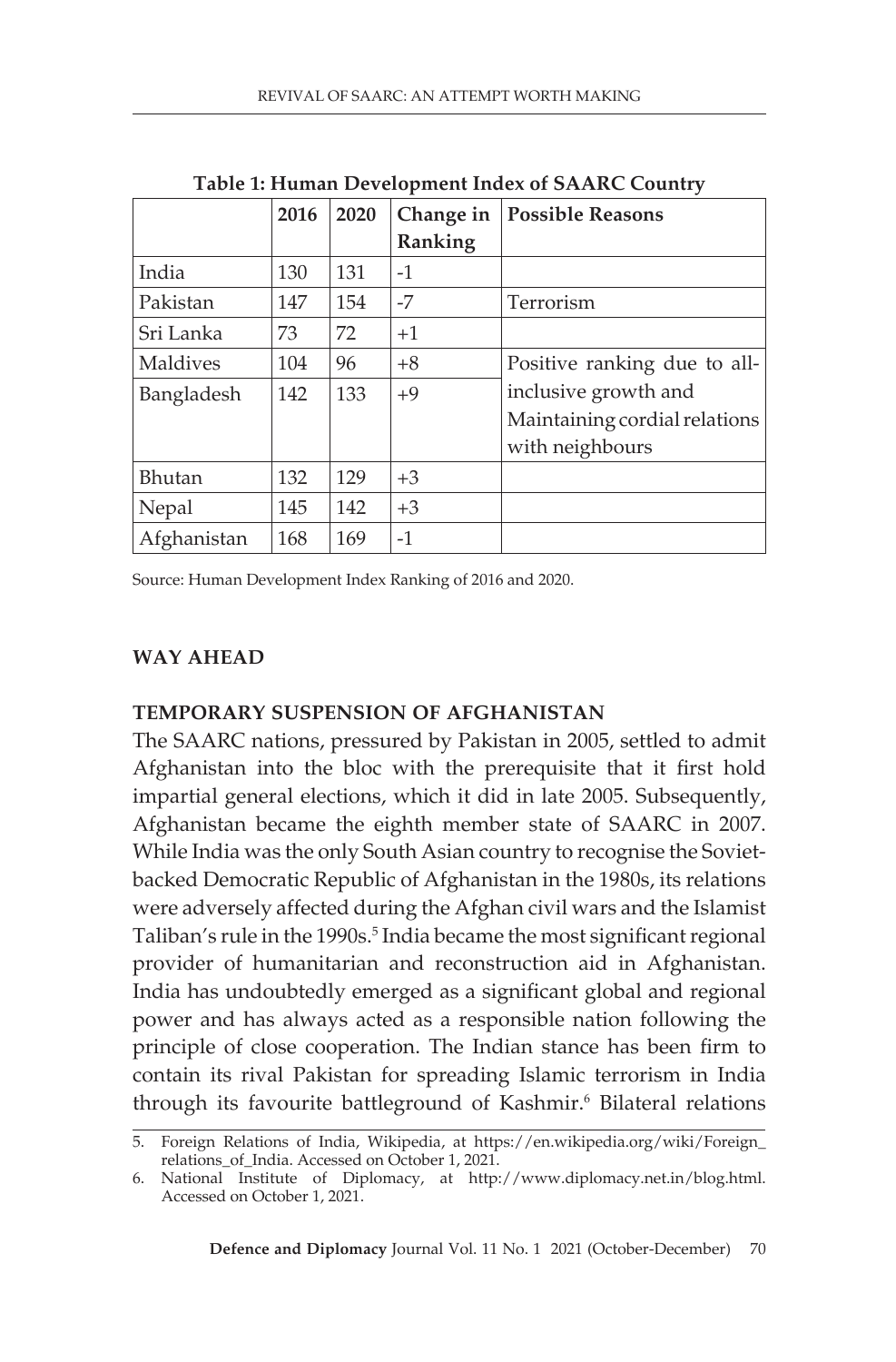between India and Afghanistan have traditionally been strong and friendly, and India does have a major stake in Afghanistan. India has played a considerable role in the reconstruction and rehabilitation process in Afghanistan and is one of the strongest allies in the peaceful development of the country generating tremendous goodwill. India has achieved a massive feat of investing more than US\$ 2 billion<sup>7</sup> towards a far-reaching assistance programme for the all-inclusive growth and development of Afghanistan. It makes India the leading donor nation showcasing an enduring commitment to the progress of Afghanistan.<sup>8</sup> However, India will not allow Afghanistan to be a part of SAARC in the prevailing situation with the Taliban taking over the country. India must take the initiative to suspend Afghanistan from SAARC till the return of democracy in the state, which is not likely to happen, but in no way abandon it for retaining its strategic interest in the region and to not betray the goodwill of the Afghan people. The current government's stance in Afghanistan for respecting human rights, gender equality for women, etc., has fallen flat since its initial press briefing in August. Beheading people at public places and hanging them from trees are still everyday scenes in Afghanistan. India's initiative to have talks with Afghanistan representatives in New Delhi is an unexpected move. Still, it requires to be read as more of political action rather than a diplomatic one.

#### **EXIT OF PAKISTAN—A CONTRARIAN VIEW**

The analysis of the failure of SAARC reveals that because of one member state, Pakistan, the entire SAARC grouping is badly affected as a region. Such an approach of Pakistan has irked many of the smaller countries of the association. The South Asian grouping has further moved from a state of ineffectiveness to a paralytic end. India's deepening concerns on constant and sustained cross-border terrorism emanating from Pakistan has been widely acknowledged by other member states on all occasions. This has led to many members leaning towards other alternative forums like the Bay of Bengal

<sup>7.</sup> Report on "Development Partnership under Indo-Afghan Relations" published on the official website of Embassy of India, Kabul, Afghanistan, at https://eoi.gov.in/ kabul/?0707?000. Accessed on October 1, 2021.

<sup>8.</sup> Ibid.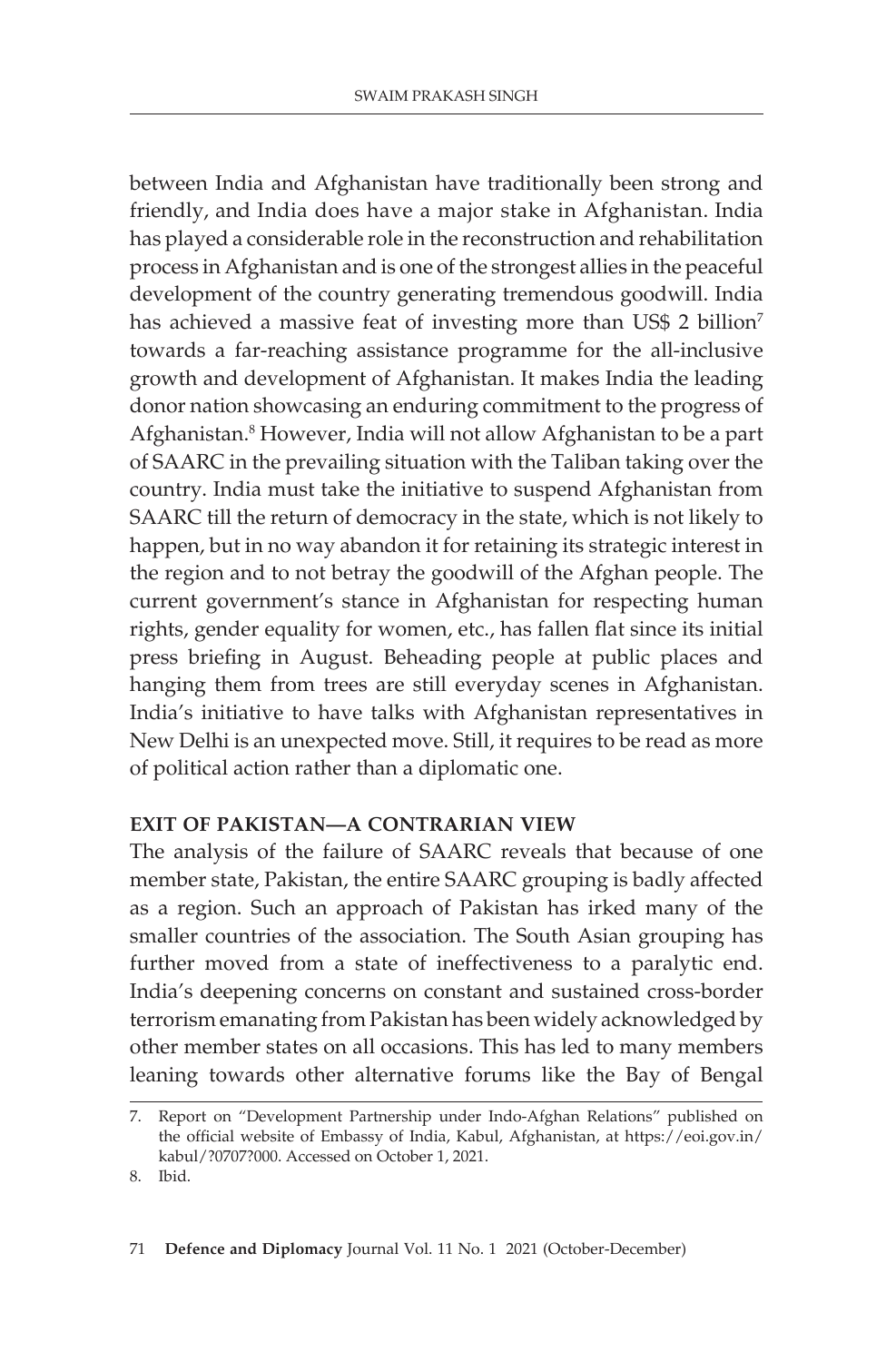Initiative for Multi-Sectoral Technical and Economic Cooperation (BIMSTEC), centred on the Bay of Bengal, to continue working with India and effectively not abandoning the SAARC.9

Apart from a few sideline activities by subsidiary organisations working on routine affairs, nothing much is being done at SAARC. Pakistan's outlook and approach towards SAARC has been a stumbling block. Pakistan has been openly working as a rogue nation and the world community needs to acknowledge the fact. The recent virtual address by the Pakistan PM to the UNGA showcased how a head of state can act as a spokesman of the government formed by global terrorists. Not forgetting that Pakistan, the epicenter of international terrorism, has been the root cause of the collapse of a democratically elected government in Afghanistan. It is time for the world community and the UN to endorse it and come down hard on Islamabad. Pakistan is exceptionally deft in the art and science of money laundering and terror financing and has been struggling to get out of the Financial Action Task Force (FATF) grey list.

Ambassador Anil Trigunayat (Retd), while delivering the Distinguished Lecture series conducted by MEA at IIT, Bhubaneshwar in 2017, expressed concerns on the efficacy of SAARC. He said that:

The biggest obstacle to SAARC's functioning and growth has been the frequent stand-offs between India and Pakistan—the two largest members, which between them control 80% of its land area, over 85% of its population and over 90% of its GDP. The exception to the SAARC bonhomie, and I concur with former Indian National Security adviser SS Menon, is Pakistan, not just because she is on the cusp between West and South Asia and suffers the ailments of both, but as a matter of conscious choice by the Pakistani establishment of the kind of state and society they are building, of their instruments, such as political Islam and jehadi tanzeems and terrorists, and of the calculated use of tension in their relationship with their immediate neighbours.10

<sup>9.</sup> Tutorial, "The fadeout and a revival of SAARC", at https://www.iastoppers.com/ editorial-notes-the-fadeout-and-a-revival-of-saarc/. Accessed on April 11, 2020.

<sup>10.</sup> Ambassador Anil Trigunayat (Retd.), "India and the SAARC: Implications for the neighbourhood", at https://www.mea.gov.in/distinguished-lectures-detail.htm?655. Accessed on October 28, 2021.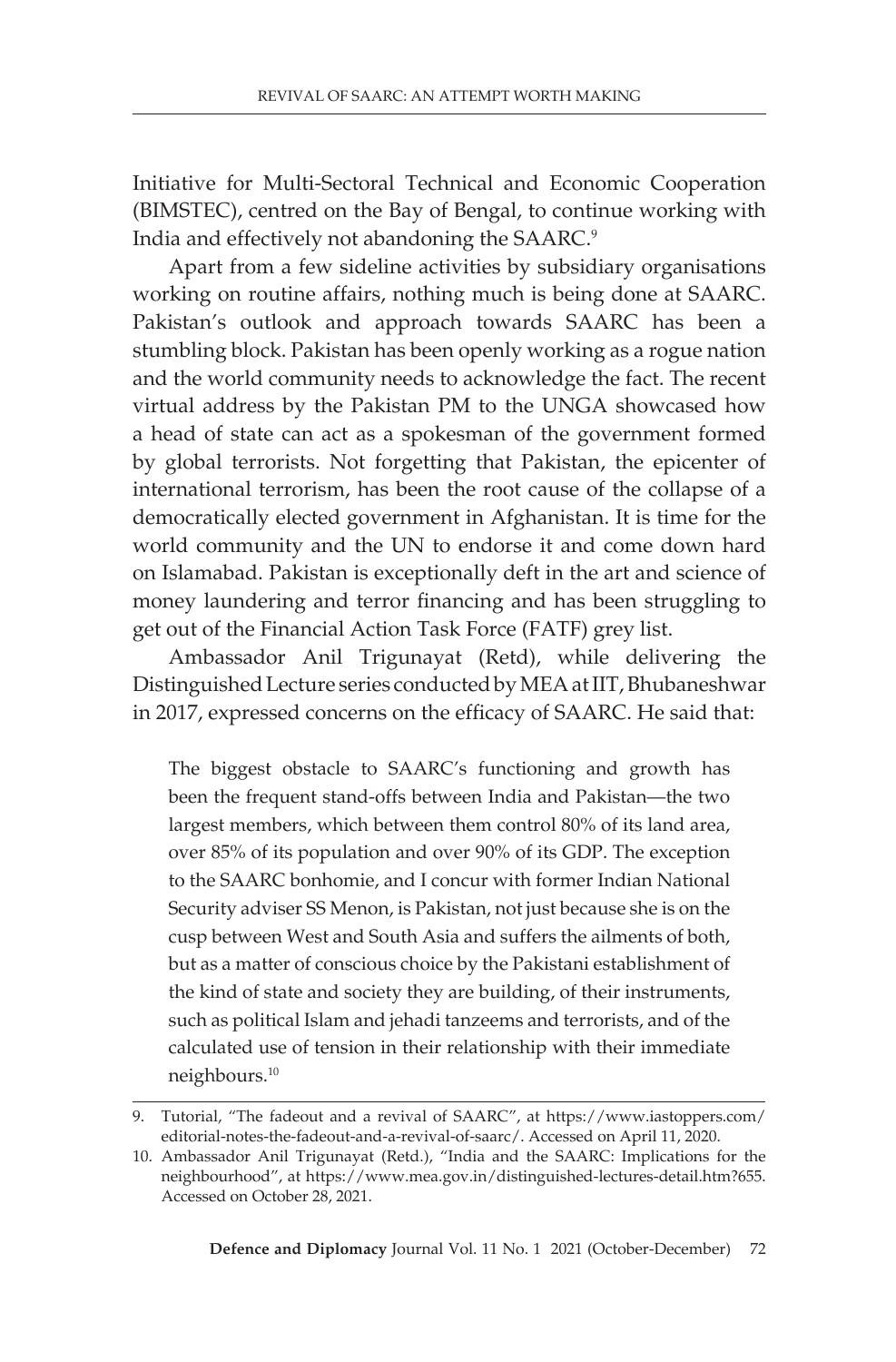Pakistan has not only been irresponsible but a constant troublemaker member state for the SAARC. As China is a rogue nation to the UN Security Council, so is Pakistan to SAARC. It is high time to accept that our relations with Pakistan are not working out. India has not been able to leverage Pakistan, which is crucial for our access to central and west Asia. So instead of maintaining a diplomatic stance of waiting for the return of Pakistan, let us ignore Pakistan for some time at least. It is time for Pakistan to be expelled from SAARC at the earliest for regional development and economic prosperity (see Figure 1).





Source: Author's own.

#### **REVIVAL OF SAARC**

While SAARC has not been effective in pursuing its stated agenda, the option of winding up the forum does exist on the grounds of ineffectiveness, which presumably can be implemented any time. However, it takes years to bring people, countries, and nations together for a common goal and therefore*,* it is essential to effect a regrouping of member states and draw new objectives to avoid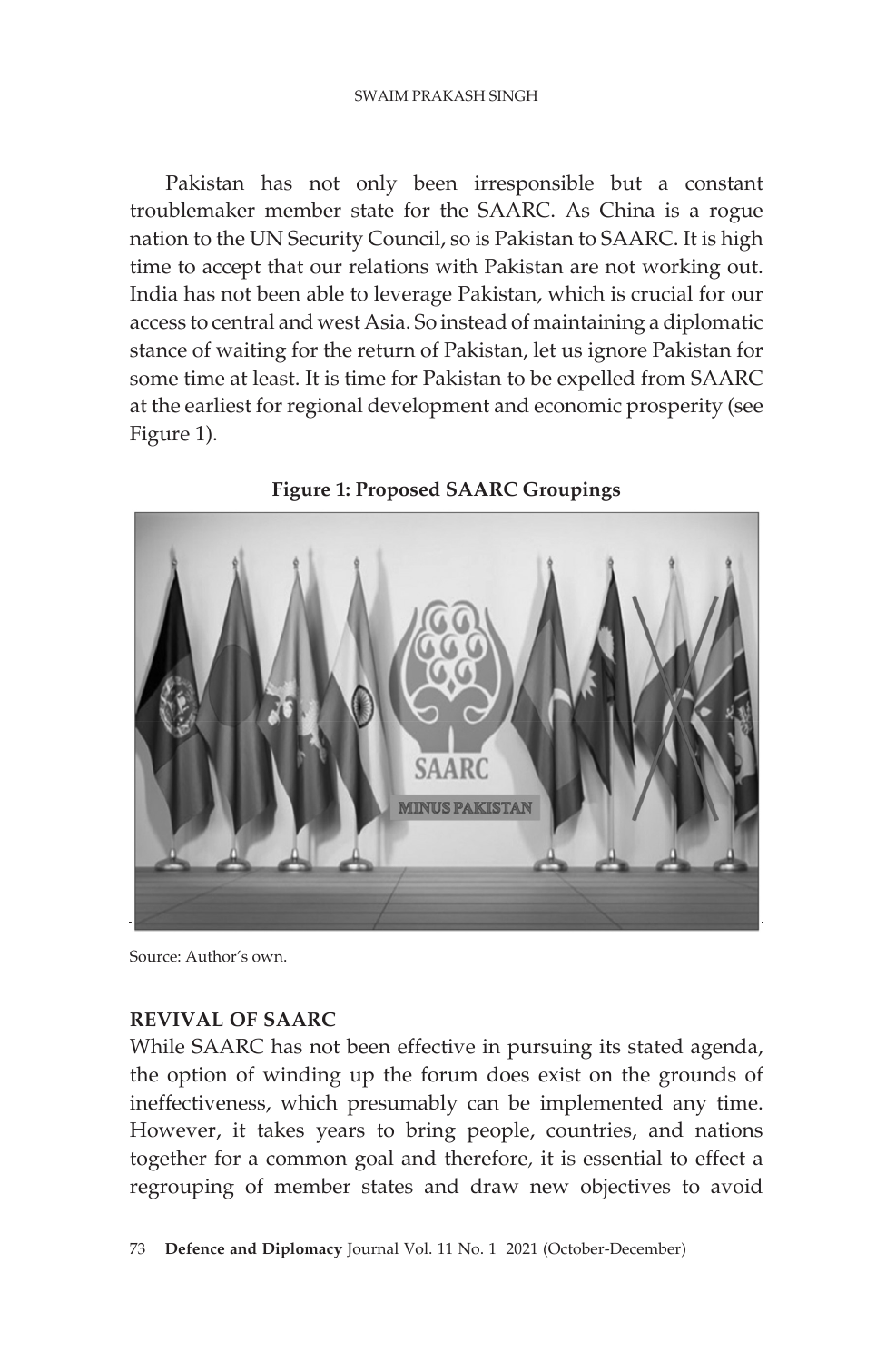polarising powers and keeping smaller nations out of the debt trap of major powers (like China). Keeping the Indian Ocean and Indo-Pacific free is as important for other member states as for India. These concerns have also been shown by major groupings like QUAD and AUKUS and during the recently concluded UNGA.

It is the time for SAARC grouping to introspect and act on leveraging the importance of regional cooperation. The Superpowers outside South Asia can be kept away from the region if Pakistan stops the terror funding and terrorism from its soil and works more on the revival of regional cooperation and aspirations. The SAARC leaders will have to demonstrate their capability and intent to resolve all indifferences between the member states and build an environment for a peaceful and prosperous SAARC grouping. However, the success of SAARC would depend on political will, which is sadly lacking in the current scenario.

#### **CONCLUSION**

India has substantially gained in reaching out to the countries globally since 2014. Modi's outreach programme in the world has gained momentum year after another with colossal success and promise to the world. However, reaching our immediate neighbourhood has unfortunately taken a back seat. It is also evident that it is not easy to either change our neighbours or befriend them from grouping. Thus, expelling Pakistan from SAARC may not be taken well by many, including the diplomatic community. However, moving such an idea will definitely bring all other member states in harmony, enabling the easy revival of SAARC. Without its second-largest member state, these member states will have a reason to collaborate and reenergise SAARC once again. Many issues, such as climate change, water disputes, etc., may not be fully resolved without Pakistan, but SAARC without Pakistan will still have many benefits to reap in the coming years. The need of the hour is the idea of reviving SAARC for honouring the SAARC charter and accruing tremendous symbiotic gains out of it. The member states of SAARC must take a firm call to eradicate the ill effects that have cropped up due to the expansionist strategy of a rising and belligerent China and the misadventure of